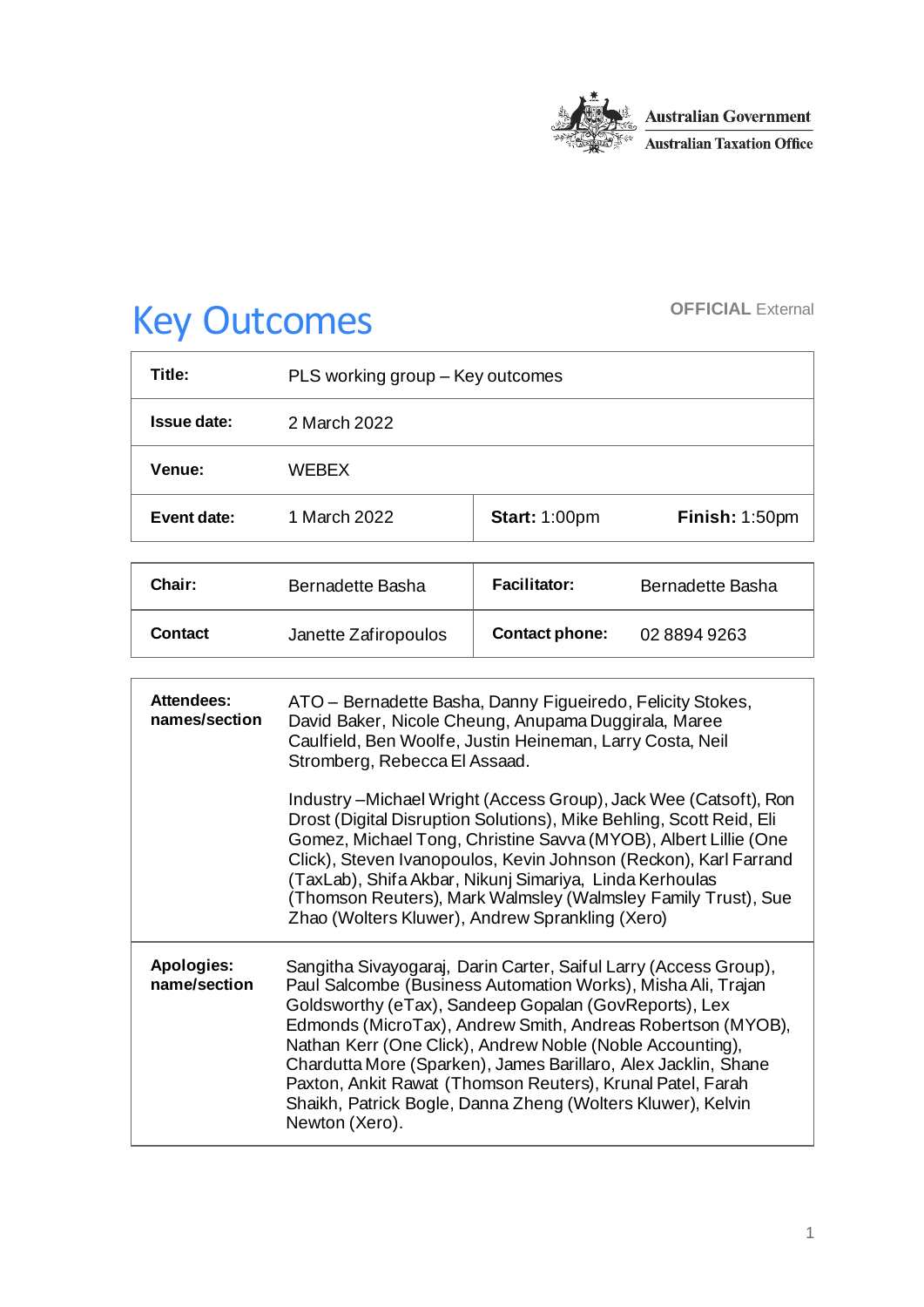## **Agenda item: 1 – Welcome**

Bernadette opened the meeting and welcomed the members.

### **Agenda item: 2 – Action item updates**

Updates were provided for outstanding action items. [\(see action items\)](https://developer.sbr.gov.au/collaborate/display/DSPCOLLAB/PLSWG+action+items)

## **Agenda item: 3 – Tax time related documentation**

Four update[d change advices](https://developer.sbr.gov.au/collaborate/display/DSPCOLLAB/Controlled+information) have been published since the last meeting:

CA2021-017 JobMaker Plan – temporary full expensing to support investment and jobs

CA2022-002 Removing the \$450 per month threshold for superannuation guarantee eligibility

CA2022 - 004 Flexible super - Repealing the work test for voluntary contributions

CA2022-006 Flexible Super – reducing the eligibility age for downsizer contributions

# **Agenda item: 4 – Superannuation Change advices**

CA2022-004: Legislation for the Repeal of work test is expected to commence 1 July 2022. Royal assent is anticipated by early March. An updated change advice will be provided after this time. The legislation will mean members aged 67 to 74 can make contributions to their superannuation without having to meet the work test, where in the past they could not if they were not working. The work test is still required if they wish to claim a deduction for personal super contributions.

CA2022-002: Royal assent for the removal of the \$450 threshold was received on 27 February. From 1 July 2022, all employees will receive super guarantee, except those under 18 years of age who are not eligible.

# **Agenda item: 5 – Temporary full expensing Change advice**

CA2021-017: The temporary full expensing measure has been extended for 2023 and has now received royal assent. There are changes to the alternative income test criteria that apply to the CTR, and all the TR instructions are currently being updated (CTR, PTR, TTR, ITR).

Backing business investment (BBI) ends on 30 June 2021 and SAP entities can continue to use the 2021 tax return to report any BBI opt out.

# **Agenda item: 6 – Update on general matters and Tax time delivery**

DSPs will need to log a request to access EVTE for FBT 2022. Although no PVT will be required, DSPs will still also need to log a request to be whitelisted before 1 April 2022.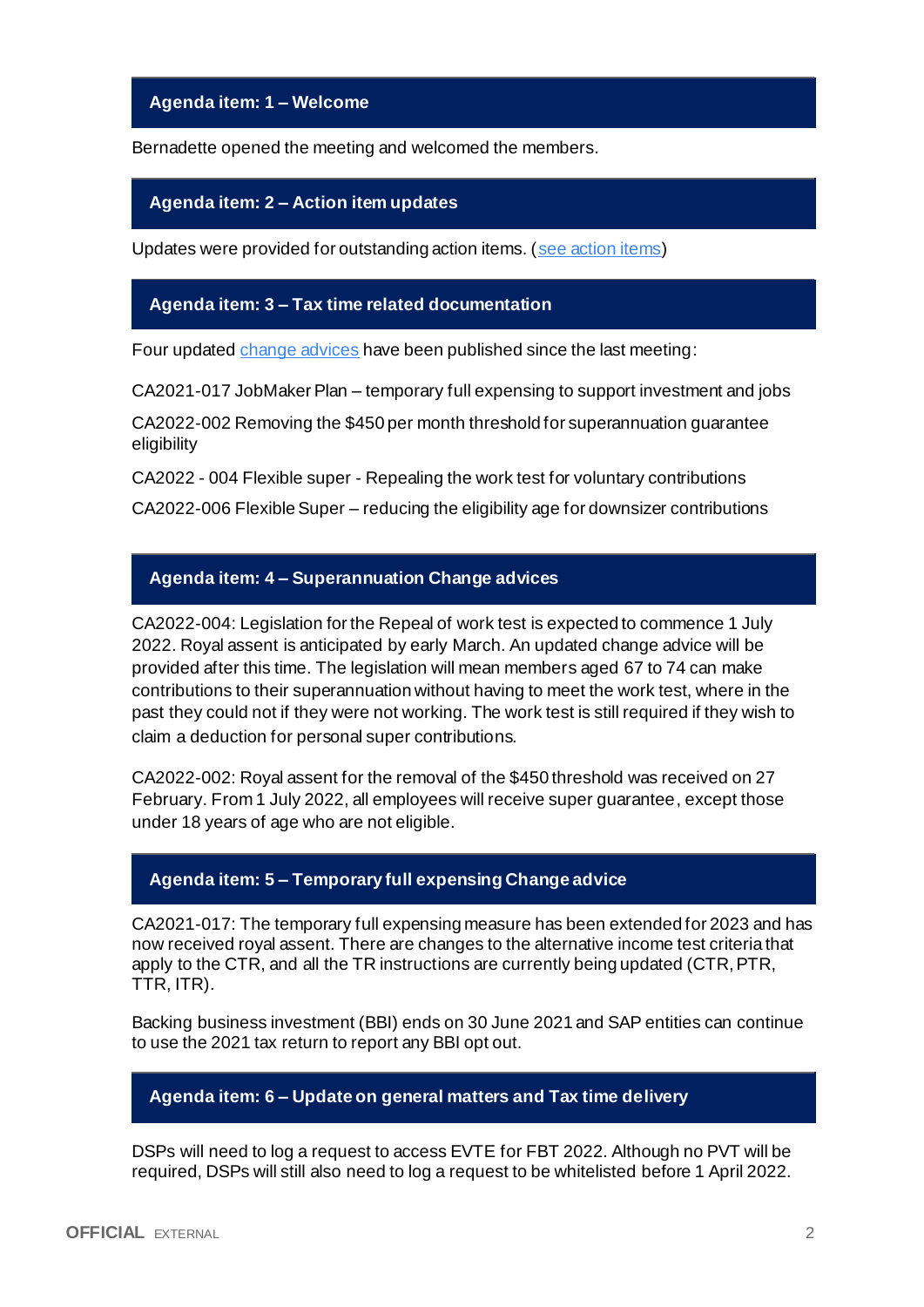The new 2022 IITRPRFL service will be activated on 1 July 2022 and the current service will be deprecated. The Service Registry will be updated to reflect details of the updated service.

The DPO will be sending a reminder via the newsletter to all DSPs currently consuming the TPAR service in SBR1 that the service is being deactivated on 1 July 2022. DSPs are asked to transition to the SBR2 service and request EVTE. PVT requirements are minimal. No PVT will be required for existing developers in SBR2.

Business implementation guides for 2022:

- IITR and prefill IITR are expected to be published in late March and further updated in April.
- CTR and SMSFAR documents are under review.
- Currently working on the IITR profile with no date of publication as yet.
- TRT and other non-individual services are in progress with business owners.

# **Agenda item: 7 – Loss Carry Back update**

Early balancer lodgments for 2022 - resolution of these issues is targeted for EVTE 3rd March and Production 5th March in SBR2. The troubleshooting page has been updated.

Early balancer lodgments for 2023 - the legislation for the LCB extension to the 2023 income year has now received royal assent. An update was provided in relation to our plan for early SAPs for 2023 using the 2022 service. We will not be enabling 2023 losses to be carried back as advised at our earlier forums, the fields are available to enable 2022 or earlier year losses to be carried back on the form. Due to the nature of the LCB validations however, to enable 2022 or earlier year losses to be carried back, there are a number (possibly up to 15) validations that will be required to be built to enable a 2023 lodger to claim the offset. The group was asked if they are interested in supporting the investment in the build, noting that only 2022 or earlier year losses would be able to be carried back, with the alternative being that taxpayers would need to lodge via paper to carry back 2022 or earlier year losses.

No further comments provided by other members.

The redundant rules are being reviewed to determine which ones can be removed. This should be finalised this week.

Business will work with the DPO to provide additional clarity around fields and labels and will communicate which redundant rules will be removed.

# **Agenda item: 8 – Delivery update**

Changes going into the March release are as per the release on a page (ROAP). At this stage, the April release will include cyclical changes and any outstanding issues with conformance suites and validation rules which arise from the March release.

There will be no additional services transitioning from XBRL to XML this financial year.

An updated version of the ROAP is expected by the end of the month.

The IITR Profile 2022 service will be available in EVTE in March. When this service goes live in June, we will be deactivating the 2021 version at the same time. The service